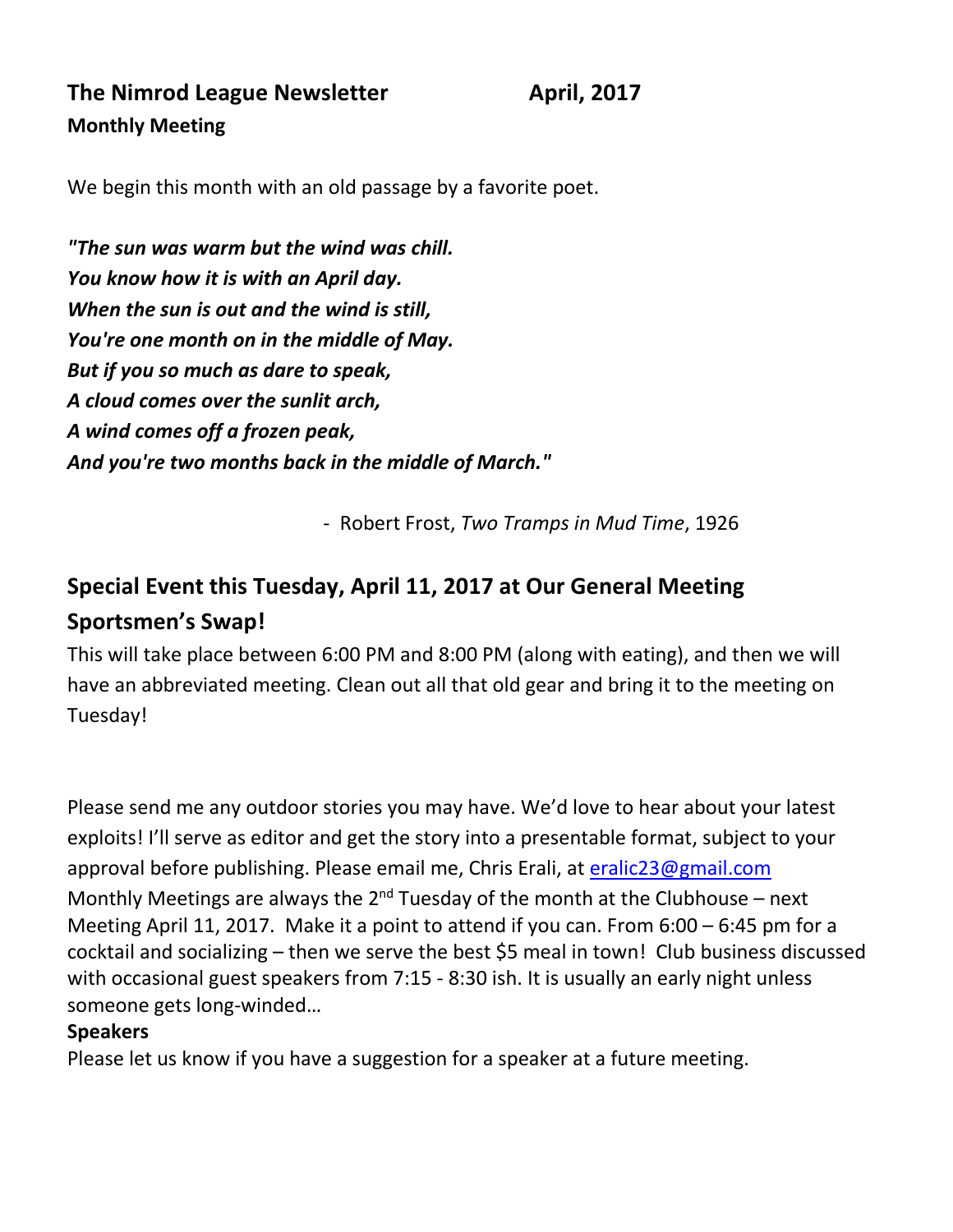### **Monthly Safety Tip**

"Watch out for ticks!"

And while we're on the subject. We're taking recommendations for preventative measures and practices for our dogs and us. I'll start us off... I have had good results for my dog with a new product called *Nexgard.* It's a monthly treatment that's administered orally. I like it better than any of the topical ones.

If you have any tips or suggestions in the battle against these little critters, including dealing with them on our own person, please send them in!

#### Email: [eralic23@gmail.com](mailto:eralic23@gmail.com)

We'll post them here as home remedies!

#### **New Business**

Treasurer Cindy Smith kept us current on our latest expenditures. We received *8 Point Sportsmen's Club's* latest newsletter and *Watershed Currents* DCR newsletter. Joe Afonso is still looking for a couple more mentors for the Youth Turkey Hunt. He also is looking for donations of rough cut lumber to make bat boxes for Kids' Day next year. The Hunter Education Class took place Saturday and from all reports went over well. We are also still looking for gifts for the Yankee Swap at the Game Dinner. Bruce Ebbeson donated a nice salmon mount for our wall in the clubhouse.

#### **Membership**

Paul Fraser reports that we lost 14 members who did not renew and 19 are still unpaid. This loss also seems to be offset by the number of applications we have been receiving since enlarging our total number of members. We have no waiting list this year. New applications to be voted on this month are: David Rogol, Eric Risi Jr., Eric Risi Sr., Jeffrey and Sheryl Lauria, and Thomas Thurgood. The last one is submitted as a family, but we are still waiting for waivers from all family members. If the waivers don't come in we will vote on the membership as a single.

### **Board of Trustees**

No news at this time.

# **Trap/Skeet**

Correction from last month's printed newsletter. We reported that there was some "mice problem." Like many of us who have been around firearms and are getting shall we say, "long in the tooth," I did not hear the report correctly. In my defense, I was not wearing my hearing aids and I did not hear Paul Fraser report that there was a "problem with the mikes," NOT MICE! In retrospect, he was obviously referring to microphones! Paul let me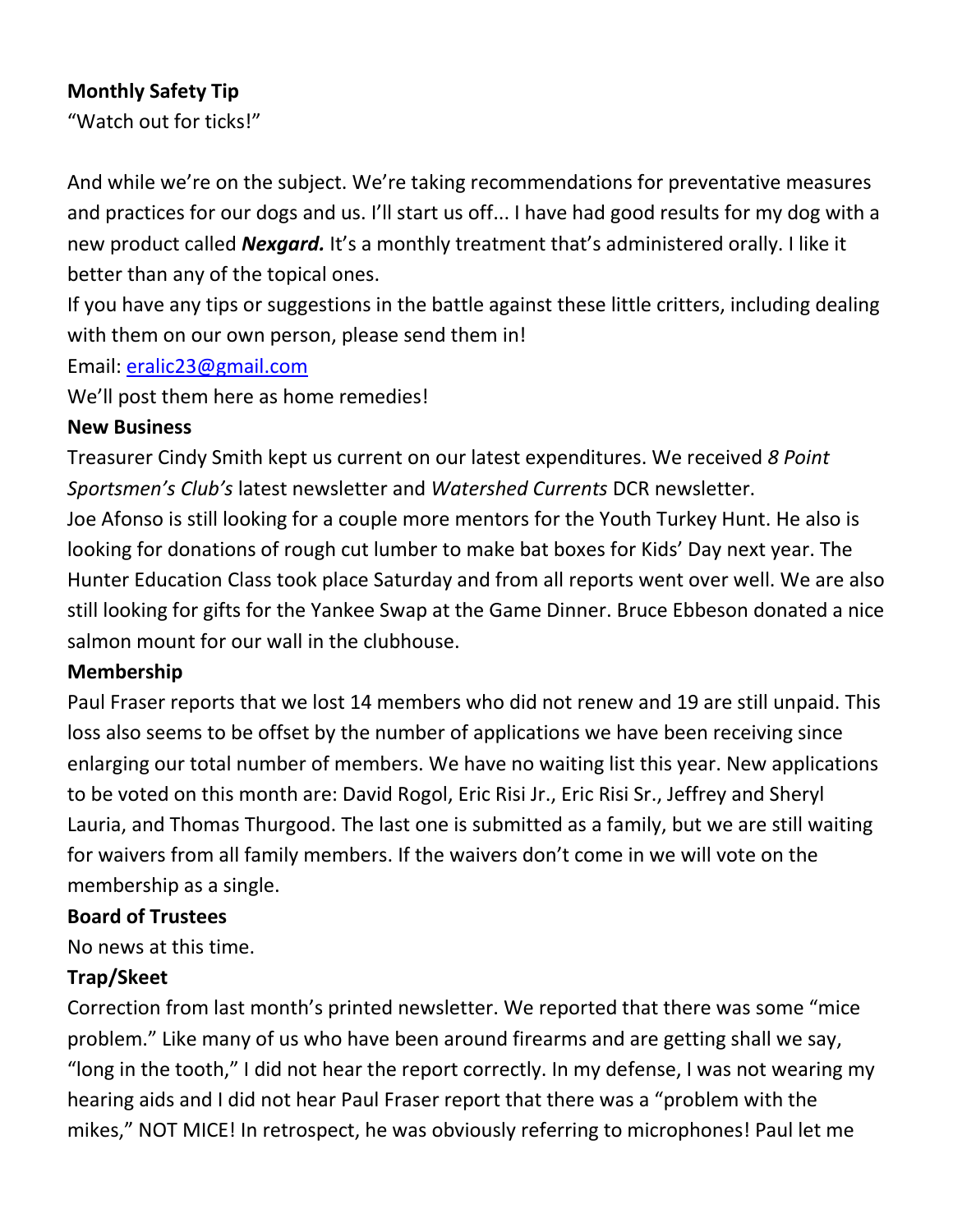know to correct the online newsletter, but the printed version stayed incorrect. My apologies…

Trap/Skeet has been a little slow. We're hoping for a change in the weather.

# **Kitchen**

The kitchen is being kept nice and clean. Thanks to all who have helped in that regard. Volunteers for cooking at upcoming general meetings are as follows: April: Bob Horgan, May: Pat Orrell, and Joe and Issac for June. We are still looking for someone for July.

# **Spring Cleaning is set for April 22, 2017 Volunteers are welcome!**

We will start after coffee and donuts at 8AM and be done by noon, when we'll have elk burgers for lunch. We will have the pressure washer going and Ralph has asked that we include the trash barrels in our spraying. We have requests to do the picnic tables and freezer coils/fins as well.

# **Game Dinner, April 20**

# **Remember when you donate! Label with a "game name" and date!**

We are still looking for donations for our game dinner. If you have any game, please label it and leave it in the freezer and call Bruce at (508) 853-1589. He will vacuum package it for the freezer to prevent freezer burn and keep it fresh for our dinner. Thanks! Paul Frasier always needs help setting up and cleaning up afterwards. This also is a good way to earn work hours. Bruce and Larry appreciate the regulars in the kitchen who produce one of the best Game Dinners you can find.

**Upcoming Event:** Game Dinner is on May 20, 2017. Tickets are \$25.

Get your tickets early as this event will be sold out! As of March 28 there were 65 tickets sold. The limit is 90 so get yours while you can!

# **Rifle Range**

Tom Wiegand reports that we're waiting for snow and mud to go. The plan is to organize a work party. We will be getting 10 yards of sand to build up 25 yard range from Leahy. Then both the pistol range and the rifle range will be shooting in the same direction. Date is forthcoming.

The range will be closed May 13-14, 2017 for the Archery IBO Shoot.

# **House**

# Ralph not present, No report

There was a lengthy discussion of our freezer woes. Reliable freezers have been an ongoing problem. This is one area that we are still seeking an answer. Fortunately, we are okay right now, thanks to the donation of Peter Brewer's freezer. A decision to solve this issue looms darkly in the future.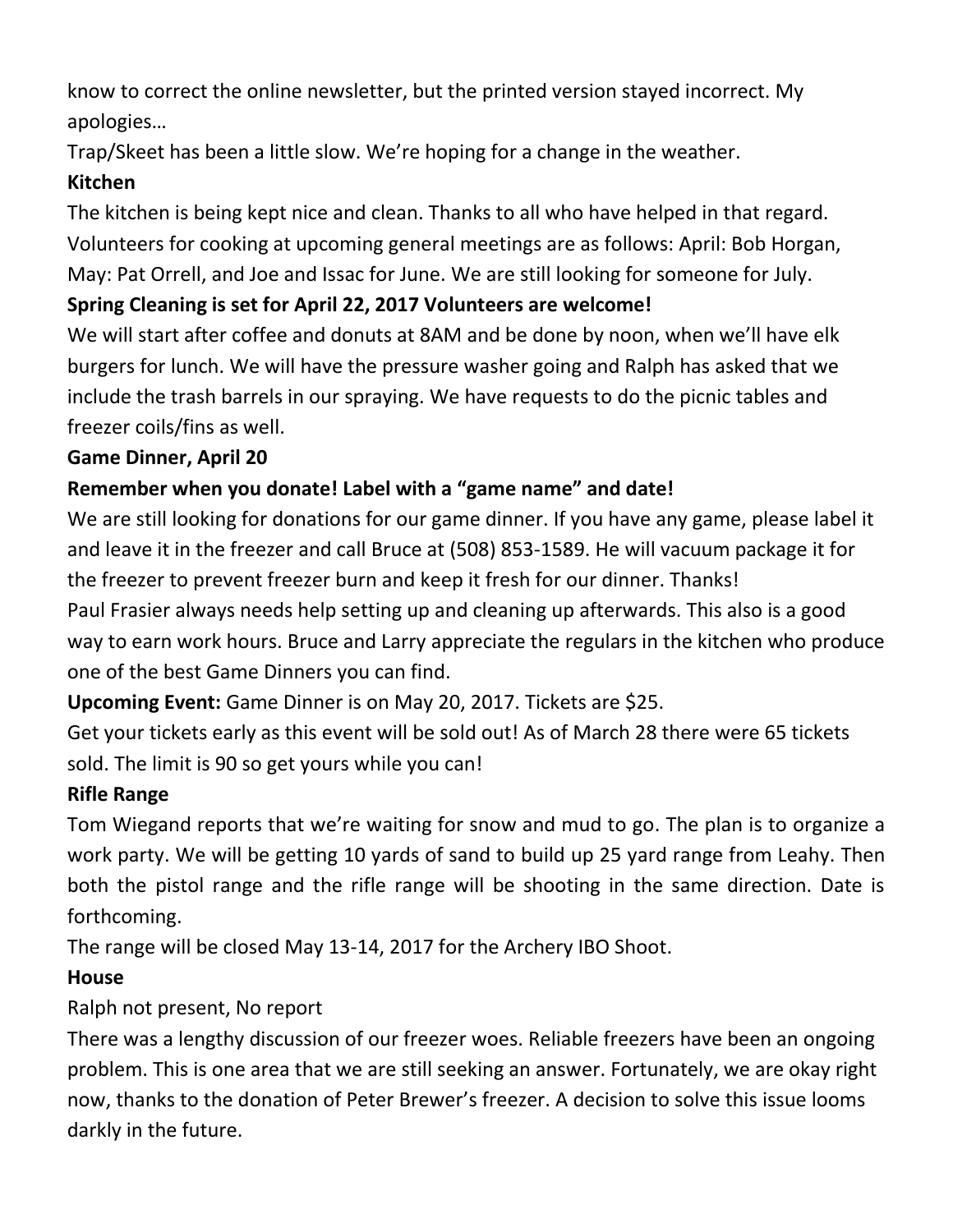### **Executive Board**

This month's meeting adjourned at 8:58 PM. There were some lively exchanges. Much discussion and decision-making on a variety of issues. We aim for the newsletter to convey the highlights.

E Board meetings are held at 7 PM the last Tuesday of the month. Members are welcome if you'd like to come and observe our club's operation. Our membership can be very proud of the board and the time and effort that is made by everyone to keep our club running smoothly.

# **Special Committee (Scholarship)**

The final check was issued and will be mailed this week.

# **Grounds**

All is well. An **April 21 Clean-Up** is scheduled. 9:00 AM start time. Volunteers welcome!

### **Finance**

The market fluctuates as we all know. Smart investors stay the course.

### **Bar**

Gary Girardi reports that all goes well. Eric Johanssen will be covering our next general meeting, and Barbara French will handle the Worcester County League meeting.

#### **Birds**

No report.

### **Revenue**

### **Special Committee: 30 Guns in 30 Days**

We are going to repeat the fundraiser, "30 Guns in 30 Days." Cabela's will be our source for the prizes. The committee met and decided that we will use the same ticket but not glossy. We will have an alternate poster reading, "30 Gift Cards in 30 Days." That will not be printed on the tickets however. There was much discussion on how to handle reports that some people were not able to sell in some venues because of the fundraiser being about guns. There are also others who sold many tickets **because** it was about guns. The committee worked hard to come up with a compromise. We are selling 1,000 tickets for a chance to win gift cards for \$14,000 worth of guns. Last year, Nimrod bought any unsold tickets. We will not be doing that this year. We will eat any unsold tickets and not put them in the barrel, and we will give out this information when we sell the tickets. Doing so should eliminate complaints from last year when the Nimrod won a gun. This year we have 7 months to sell tickets. We need to sell 500 tickets to break even. Finally, it is possible to win more than once. If a ticket is drawn, it will be returned to the barrel. This was a successful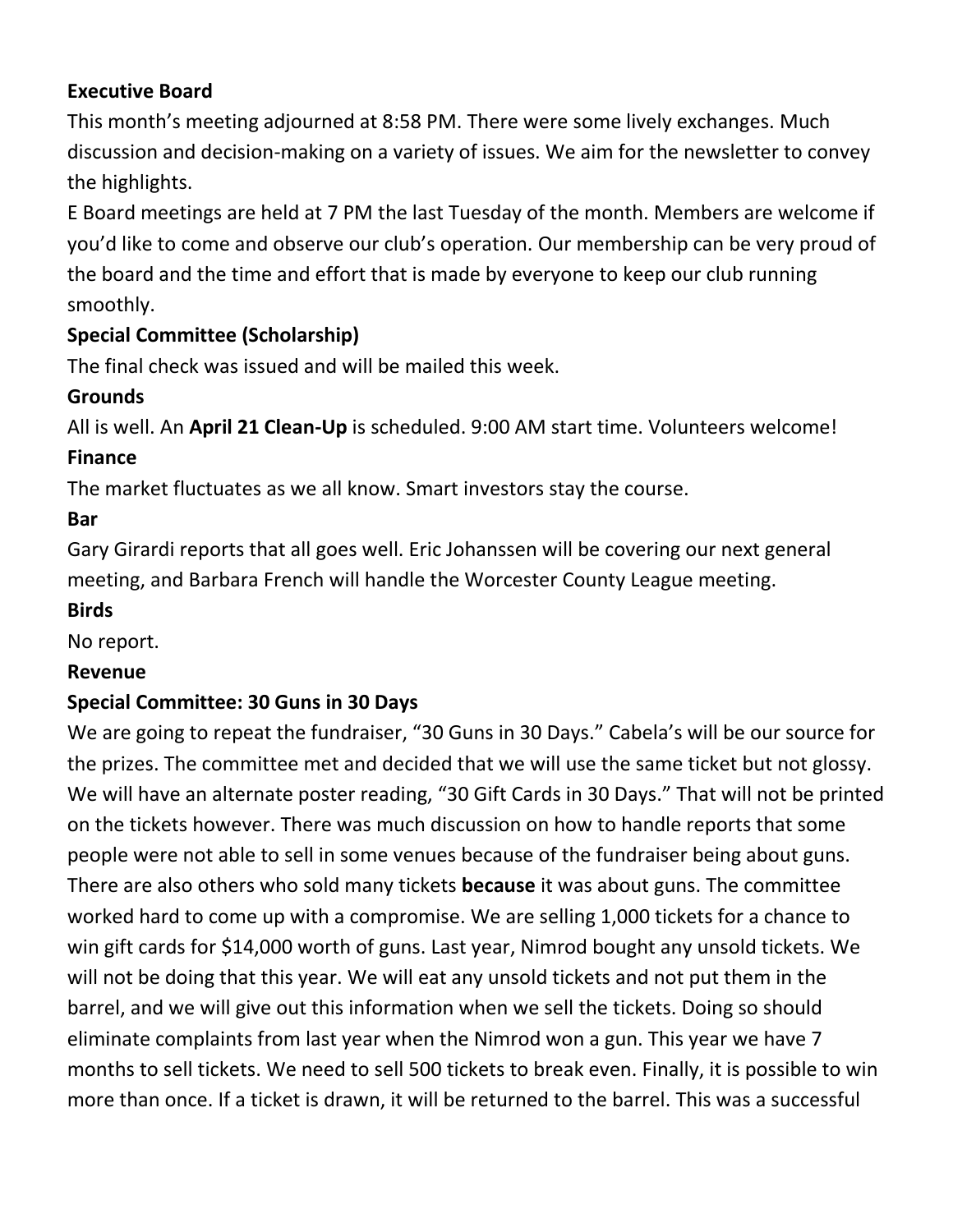fundraiser last year and we did **not** sell all 1,000 tickets. We have an opportunity to make this a great producer of revenue. Good luck! Sell those tickets!

# **Archery**

Tina Gianos reports that the IBO shoot is coming up, and we still need volunteers. Tina received news that our NRA Grant was fully funded for the \$1800 that we requested. We are getting 11 bows and sights. The hope is we will take delivery in time for the boy scouts outing. Tina has a concern regarding the new equipment: How do we secure it, but at the same time make it available for use. We're not running a Friday night league so there was much discussion on this issue. The board felt the equipment cannot be left out due to safety concerns. If someone dry fires, the bow is ruined and more importantly someone can get hurt.

**Upcoming Event:** Nimrod will host the IBO Shoot on May 13 & 14, 2017. **Volunteers needed!** Don't feel you must commit to the whole weekend. Give us a couple of hours. It's a great way to fulfill your volunteer obligation. The Rifle Range will be closed that weekend.

### **Worcester County League of Sportsmen**

The banquet was Saturday night. The league is organizing the Youth Trap Shoot. Matt O'Leary and Matt Lewenowski may do some sort of a Youth Archery Shoot as well. Nimrod won 2 free tickets to next year's banquet. The banquet was well attended with lots of political representation. The NRA brought up Youth Hunter Education piece, and Joe will check it out when it happens and see if this is something Nimrod wants to do in the future. Kevin spoke to someone at the Habitat Management for the state, and there is an effort to get funding for a Nimrod Habitat, we may get recommendations or money. More to come…

This next item could have been placed under the Rifle Range.

# **The Nimrod League of Holden and Gun Owners' Action League present a women's only instructional shooting clinic.**

**When?** April 29, 2017 8:30am to 5:30pm **Where?** The Nimrod League of Holden 168 Coal Kiln Rd Princeton, MA 01541

[www.nimrodleague.org](http://www.nimrodleague.org/)

Ladies, if you have ever thought about trying your hand at recreational shooting, here is your opportunity! Come and join us for a women's only instructional shooting clinic. You will